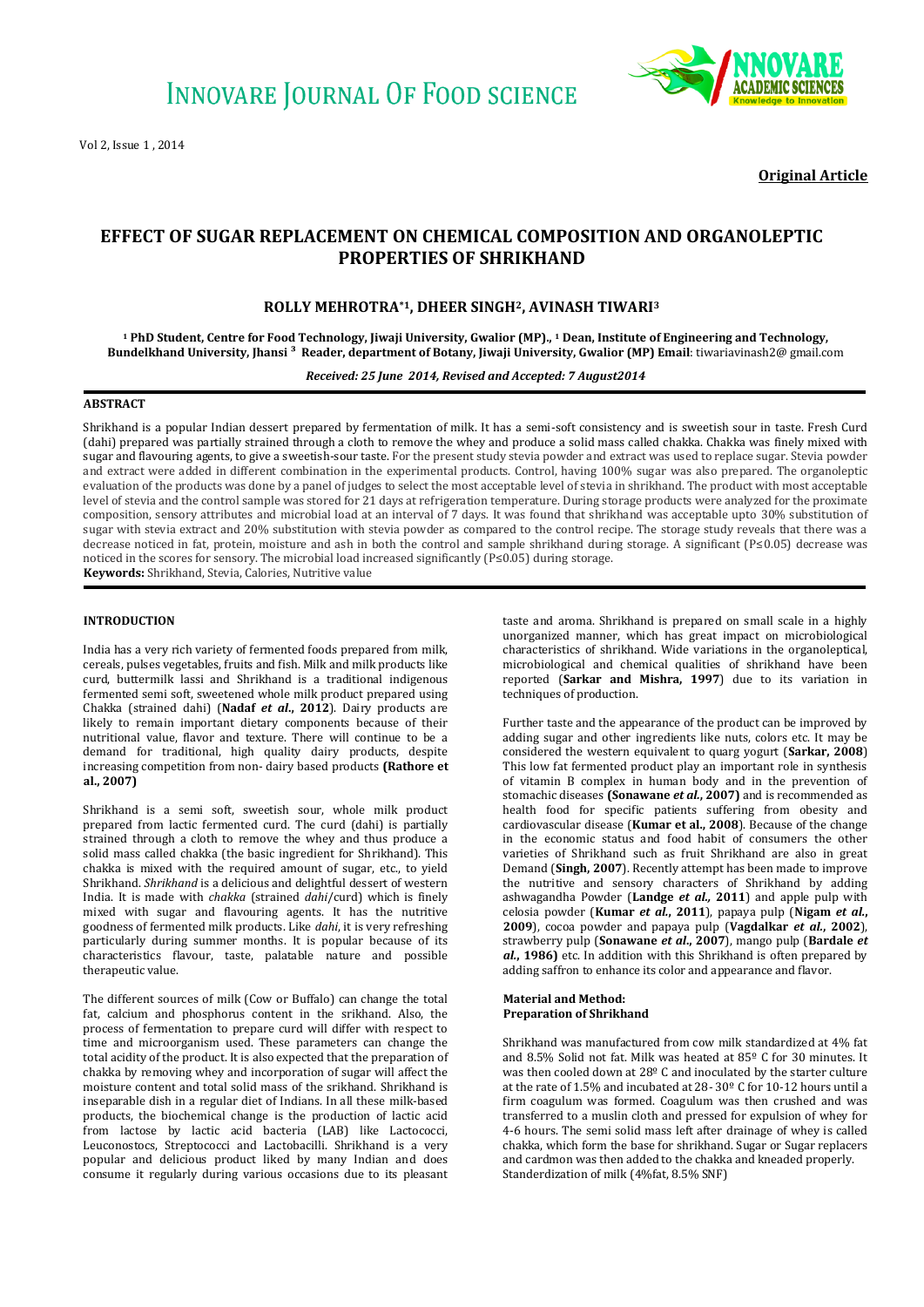

As this study aims at using Stevia as a sweetener so Stevia was incorporated as a sugar replacer in different ratio. As stevia have bitter after taste so 100% sugar replacement was avoided. Stevia powder was prepared by grinding and sieving stevia leaves while the extract was prepared by boiling gm of 25 stevia leaf powder in 500 ml of water to obtain  $6^{\circ}$  brix solution. Based on the preliminary trials various ratios of Stevia powder and Stevia extract were selected to be prepared and compared with the control. Different Ratio of sugar:stevia for shrikhand

| ado oi sugai istevia foi sin iniiana |
|--------------------------------------|
| Shrikhand                            |
| 100 % Sugar                          |
| 90:10 Sugar: Stevia extract          |
| 80:20 Sugar: Stevia extract          |
| 70:30 Sugar: Stevia extract          |
| 60:40 Sugar: Stevia extract          |
| 90:10 Sugar: Stevia powder           |
| 80:20 Sugar: Stevia powder           |
| 70:30 Sugar: Stevia powder           |
| 60:40 Sugar: Stevia powder           |
|                                      |

### **Analysis of product Sensory Analysis**

The experimental samples were subjected to sensory evaluation using a laboratory type panel, comprising 10 people with previous experience in taste panel procedures. Warm water (about 60º C) was provided for rinsing between samples. Different attributes based on the product were scored using the 9-point hedonic scale. The scale ranged from "like extremely" to "dislike extremely",

corresponding to the highest and lowest scores of "9" and "1", respectively.

The sensory parameters chosen for this study were developed from attributes in the literature and discussions with the panelists.

#### **Chemical Analysis**

Cookies were analysed for the following compounds- Moisture, Fat, Protein, Ash, Fiber, Carbohydrate, Energy. Moisture was determined by **AOAC (2000)** method. Fat content in the sample was estimated Soxhlet extraction method (**AOAC, 2000).** The protein content was determined by Micro-Kjeldahl's process as described in **AOAC (2000)**. Ash content was determined by the method described in **AOAC (2000)**. The crude fiber content in various samples was determined **AACC (1976)** method. Carbohydrates were calculated by difference method

Carbohydrates =  $100 -$  (Moisture % + Protein % + Fat% + Ash% + Fiber%)

Food energy is estimated using the sum of the product of respective physiological fuel values and contents of protein, carbohydrate and fat. It was expressed in Kcal/100g.

Energy = 4 x (Carbohydrate +Protein) + (9 x Fat)

#### **Microbial Analysis**

Microbial analysis were carried out according to the procedure given in APHA (1992). For Total plate count **PCA (plate count agar**) and for yeast and mould **Acidified PDA (potato dextrose agar**) was used and was observed.

## **Result and Discussion**

## **Sensory Analysis of the product to choose the best**

The *Stevia* leaves powder and *Stevia* leaves extract were included in shrikhand to replace sugar and the results of sensory evaluation are presented in Table 1

The mean sensory score for colour and appearance of shrikhand showed a slight decrease in colour and appearance as the amount of *Stevia* leaves powder was increasing. The variation in colour and appearance was not significant upto 30% thereafter a significant (P≤0.05) variation was observed. Similarly a slight decrease in mean sensory score for colour and appearance was observed with an increase in the amount of extract. However the variation was not significant upto 30 % replacement of sugar content. Thereafter a significant (P≤0.05) variation was reported on a 9 point hedonic scale.

The mean sensory score for flavour of shrikhand showed that 30% replacement of sugar with *Stevia* leaf powder scored better, however the substitution had significantly no effect on the flavour of shrikhand in comparison to the control sample. However 40% replacement of sugar with *Stevia* extract decreased significantly (P≤0.05) the flavour of shrikhand on 9 point hedonic scale. Replacement of 20% sugar with *Stevia* extract scored better than control. It was noticed that the *Stevia* leaf extract had replaced 30% sugar without affecting the flavour of shrikhand significantly. However 40% substitution of *Stevia* leaf extract significantly (P≤0.05) decreased the flavour based on 9 point hedonic scale.

Mean sensory score for body and texture revealed that the replacement of sugar upto 30% with *Stevia* leaf powder was significantly not different from the control sample and had no effect on the body and texture of shrikhand in comparison to the control sample. However 40% replacement of sugar with *Stevia* powder decreased significantly ( $P \le 0.05$ ) the body and texture of shrikhand on 9 point hedonic scale. It was noticed that 20% replacement of sugar with *Stevia* leaf extract does not affect the body and texture of shrikhand significantly. However 30% and 40% substitution of *Stevia* leaf extract significantly (P≤0.05) decreased the body and texture based on 9 point hedonic scale.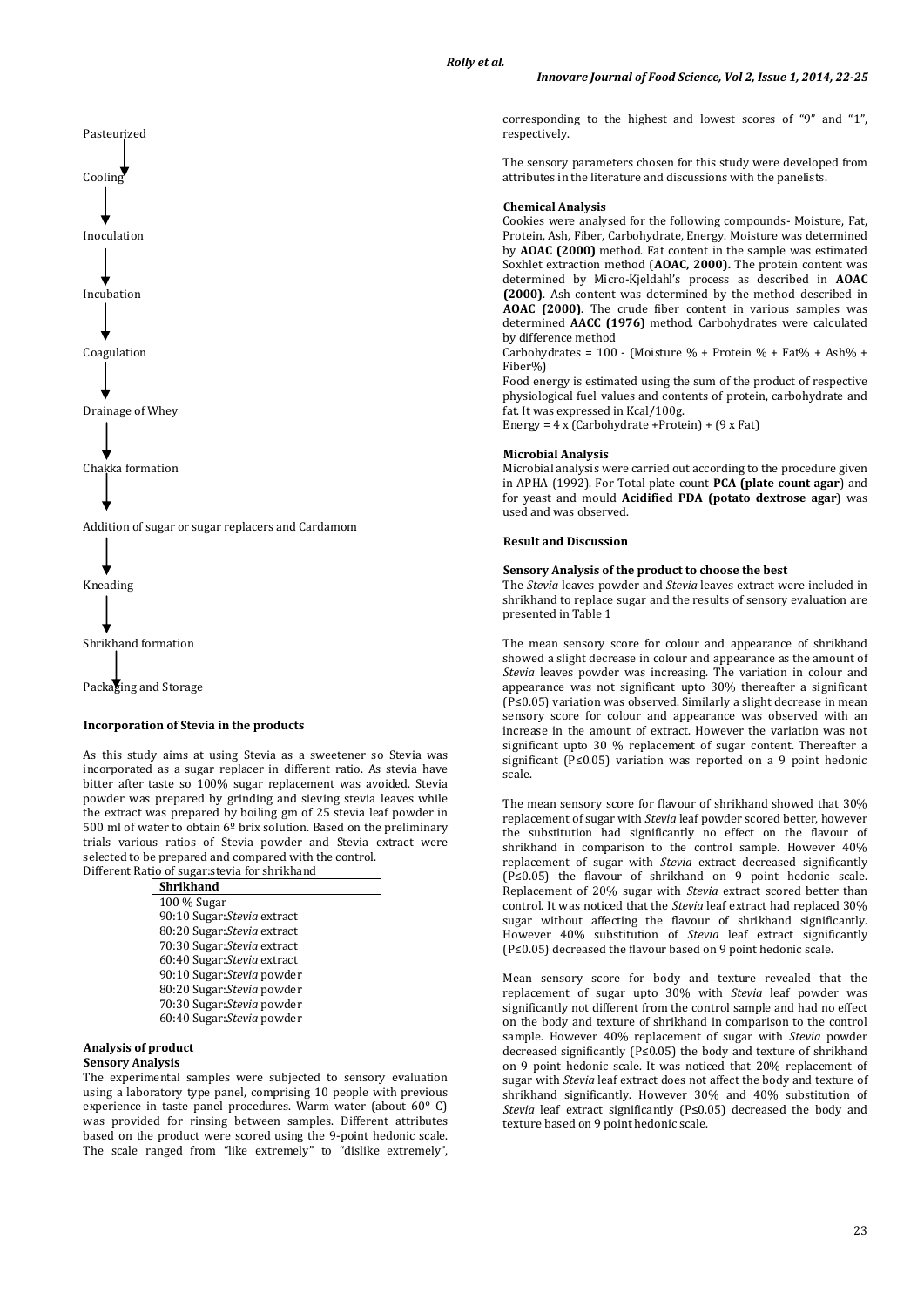**Table1: Sensory score for colour and appearance of Shrikhand made from blends of** *Stevia* **Leaf Powder and** *Stevia* **Leaf Extract**

| Panelist No.                                                                | Control | Sugar replacement with <i>Stevia</i> leaf powder |       |                   | Sugar replacement with <i>Stevia</i> leaf extract |       |       |                   | CD at             |         |
|-----------------------------------------------------------------------------|---------|--------------------------------------------------|-------|-------------------|---------------------------------------------------|-------|-------|-------------------|-------------------|---------|
|                                                                             |         | 10%                                              | 20%   | 30%               | 40%                                               | 10%   | 20%   | 30%               | 40%               | 5%level |
| Colour and appearance                                                       | 7.77a   | 7.74a                                            | 7.73a | 7.72a             | 7.67b                                             | 7.75a | 7.74a | 7.73a             | 7.67 <sup>b</sup> | 0.09    |
| Body and Texture                                                            | 7.79a   | 7.78a                                            | 7.77a | 7.75a             | 7.68b                                             | 7.75a | 7.72a | 7.69b             | 7.66 <sup>b</sup> | 0.09    |
| Mouthfeel                                                                   | 7.85a   | 7.85a                                            | 7.86a | 7.87a             | 7.68b                                             | 7.85a | 7.86a | 7.86a             | 7.61 <sup>b</sup> | 0.11    |
| After taste                                                                 | 7.73a   | 7.73a                                            | 7.74a | 7.77a             | 7.70a                                             | 7.74a | 7.75a | 7.65 <sup>b</sup> | 7.63 <sup>b</sup> | 0.11    |
| Overall Acceptability                                                       | 7.85a   | 7.85a                                            | 7.86a | 7.88 <sup>a</sup> | 7.66b                                             | 7.83a | 7.81a | 7.86a             | 7.64 <sup>b</sup> | 0.14    |
| Any two means not followed by same letters differ significantly at 5% level |         |                                                  |       |                   |                                                   |       |       |                   |                   |         |

The mean sensory score for mouthfeel showed that the replacement of 30% sugar with *Stevia* leaf powder scored the highest and the score till 30% sugar replacement did not differ significantly from the control sample. However 40% replacement of sugar with *Stevia* powder decreased significantly (P≤0.05) the mouthfeel of shrikhand on 9 point hedonic scale. It was noticed that the *Stevia* leaf extract had replaced 30% sugar without affecting the mouthfeel of shrikhand significantly. However 40% substitution of *Stevia* leaf extract significantly (P≤0.05) decreased the mouthfeel based on 9 point hedonic scale.

Mean sensory score for after taste revealed that the replacement of sugar by 30% with *Stevia* leaf powder scored the highest. The replacement of sugar by the powder till 30 % did not differ significantly (P≤0.05) from the control sample. However 40% replacement of sugar with *Stevia* powder decreased significantly (P≤0.05) the after taste of shrikhand on 9 point hedonic scale. It was showed that *Stevia* leaf extract had replaced 30% sugar without affecting the after taste of shrikhand significantly. However 40% substitution of *Stevia* leaf extract significantly (P≤0.05) decreased the after taste based on 9 point hedonic scale.

The mean sensory score for overall acceptability of shrikhand showed that the replacement of sugar upto 30% with *Stevia* leaf powder scored the highest. The replacement of sugar by the powder till 30 % did not differ significantly from the control sample. However 40% replacement of sugar with *Stevia* powder decreased significantly (P≤0.05) the overall acceptability of shrikhand on 9 point hedonic scale. It was noticed that the *Stevia* leaf extract had

replaced 30% sugar without affecting the overall acceptability of shrikhand significantly. However 40% substitution of *Stevia* leaf extract significantly (P≤0.05) decreased the overall acceptability based on 9 point hedonic scale.

#### **Storage Study of Shrikhand: Chemical Analysis**

It is clear from the data collected for the storage study of 100% sugar shrikhand (Table 2) that a decreased is noticed in moisture, protein, fat and pH. The decrease in protein was from 5.80 to 5.72, moisture 32.04 to 31.86, fat decreased from 8.75 to 8.68 % while pH observed was 4.5 at 0 days which decreased to 4.0 after 21 days. Titrable acidity showed an increase, from 0.93 to 1.04

Table 3 present the chemical changes that occurred during storage of shrikhand prepared by replacing 30% sugar with *Stevia* powder (sample shrikhand). There was a decrease noticed in moisture, fat, protein and pH, while an increase was noticed in titrable acidity of shrikhand. Moisture decreased from 34.87 to 34.73, fat changed from 8.77 to 8.70% while protein observed a change from 5.90 to 5.80 in 21 days of storage. Titrable acidity showed an increase from 0.99 to 1.08, while a decrease from 4.3 to 3.8 was noticed in pH.

The energy decreased from 238.15 to 202.56 on substitution of sugar with *Stevia* powder. The decrease was approximately 15%.

**Sonawane** *et al.,* **2007** observed the same pattern. In their observation also, an increase in the titrable acidity and decrease in moisture during storage of shrikhand (21 days) was observed.

**Table 2: Changes in the chemical composition of control shrikhand during Storage**

|                  | 0 days                            | 7 davs                                                                                                                                          | 14 davs | 21 days            | CD at 5% level |  |
|------------------|-----------------------------------|-------------------------------------------------------------------------------------------------------------------------------------------------|---------|--------------------|----------------|--|
| Moisture         | 32.04 <sup>a</sup>                | 32.02b                                                                                                                                          | 31.97c  | 31.86 <sup>d</sup> | 0.01           |  |
| Fat              | 8.75 <sup>a</sup>                 | 8.73 <sup>b</sup>                                                                                                                               | 8.70c   | 8.68d              | 0.01           |  |
| Protein          | 5.80a                             | 5.78 <sup>b</sup>                                                                                                                               | 5.75c   | 5.72 <sup>d</sup>  | 0.01           |  |
| Titrable Acidity | 0.93a                             | 0.96 <sup>b</sup>                                                                                                                               | 0.98c   | 1.04 <sup>d</sup>  | 0.01           |  |
| Ph               | 4.5                               | 4.4                                                                                                                                             | 4.2     | 4.0                |                |  |
| Energy           | 238.15                            |                                                                                                                                                 |         |                    |                |  |
| $\cdots$         | $\sim$ $\sim$ 11 $\sim$ 11 $\sim$ | $\mathbf{1}$ . The $\mathbf{1}$ is $\mathbf{1}$ in $\mathbf{1}$ is $\mathbf{1}$ if $\mathbf{1}$ is $\mathbf{1}$ if $\mathbf{1}$ is $\mathbf{1}$ |         |                    |                |  |

Any two means, in a row not followed by same letters differ significantly at 5% level

**Table 3: Changes in the chemical composition of Sample Shrikhand during Storage**

|                  | 0 days                              | 7 davs                                                                 | 14 davs | 21 days            | CD at 5% level |  |
|------------------|-------------------------------------|------------------------------------------------------------------------|---------|--------------------|----------------|--|
| Moisture         | 34.87 <sup>a</sup>                  | 34.85 <sup>b</sup>                                                     | 34.80c  | 34.73 <sup>d</sup> | 0.01           |  |
| Fat              | 8.77a                               | 8.75 <sup>b</sup>                                                      | 8.72c   | 8.70 <sup>d</sup>  | 0.01           |  |
| Protein          | 5.90a                               | 5.87b                                                                  | 5.84c   | 5.80 <sup>d</sup>  | 0.01           |  |
| Titrable Acidity | 0.99a                               | 1.02 <sub>b</sub>                                                      | 1.04c   | 1.08 <sup>d</sup>  | 0.01           |  |
| pH               | 4.3                                 | 4.2                                                                    | 4.1     | 3.8                |                |  |
| Energy           | 202.56                              |                                                                        |         |                    |                |  |
| $\cdots$         | $\sim$ $\sigma$ 11 $\sim$ 11 $\sim$ | $\mathbf{A}$ . The $\mathbf{A}$ is a second of the second $\mathbf{A}$ |         |                    |                |  |

Any two means, in a row not followed by same letters differ significantly at 5% level

### **Sensory analysis**

Sensory evaluation is usually performed towards the end of the product development or formulation cycle and is carried out to assess the reaction of judges towards the product and they rate the liking on a scale.

Both the samples prepared were stored at  $7 \, \text{°C}$  ie. in refrigeration for 3 weeks (21 days). The sensory attributes, colour and appearance, taste and flavour, body and texture and overall acceptability were

studied. Table 4 discuss the mean sensory scores for various parameters.

The changes in the colour and appearance of shrikhand kept at  $7<sup>°</sup>$  C during 21 days of storage revealed that fresh shrikhand was significantly (P≤0.05) superior than the others. There was a decreasing trend observed with storage time. The mean score for colour and apperarance obtained by shrikhand were in the acceptable range on 9 point hedonic scale.